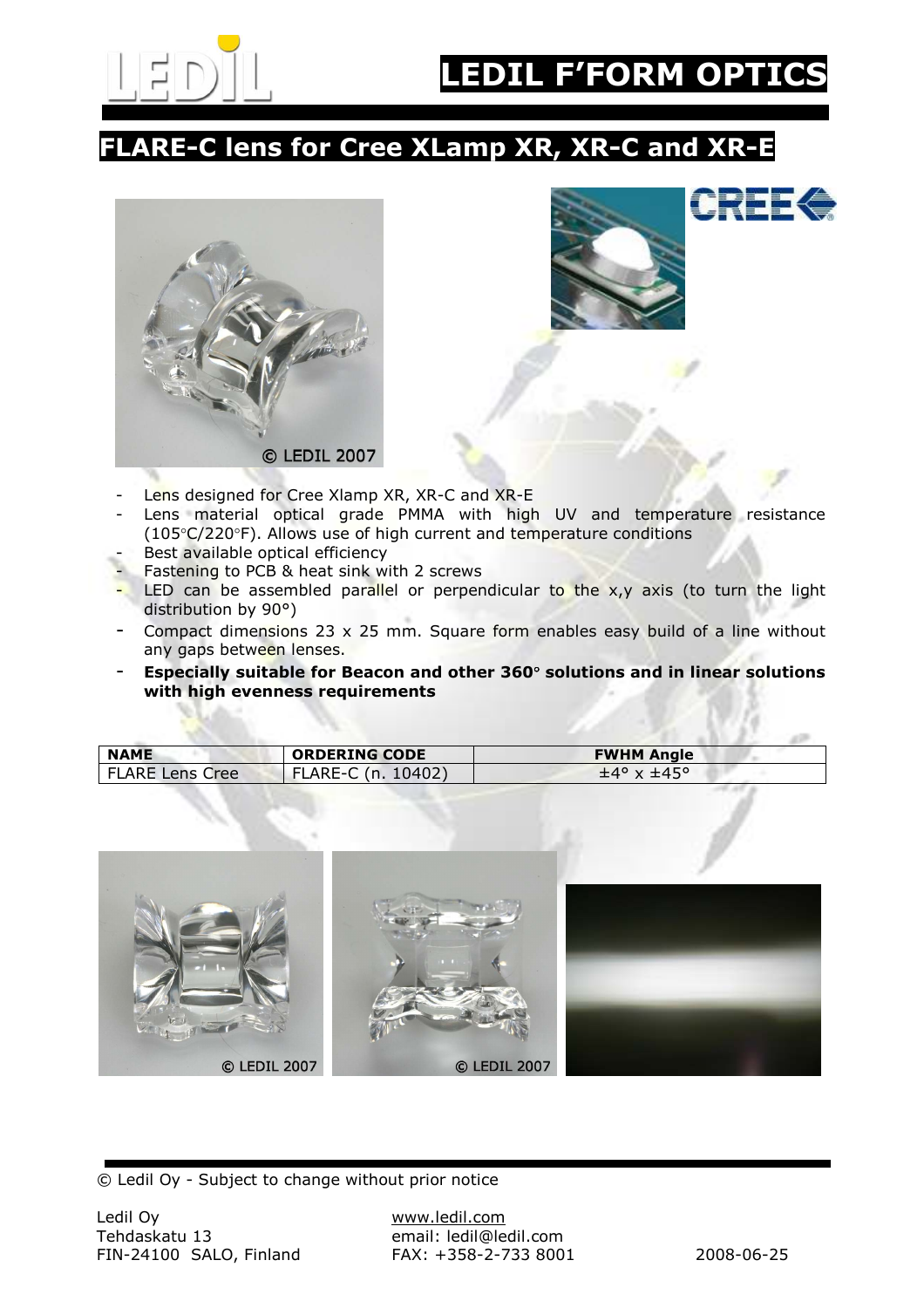

## MEASUREMENTS



Relative vertical intensity of FLARE-C



© Ledil Oy - Subject to change without prior notice

r v

 $\mathcal{A}^{\mathcal{D}}$